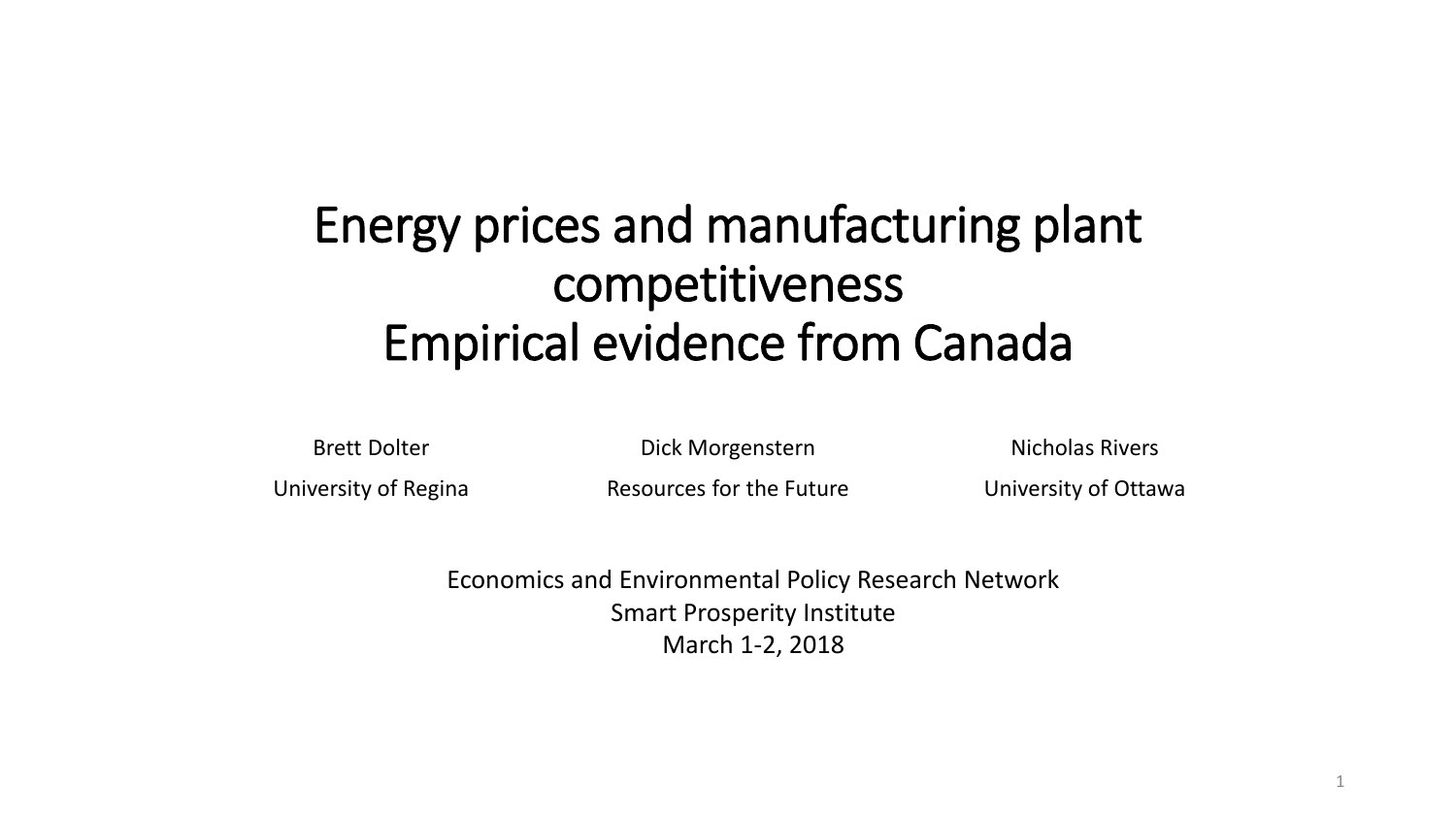# Background

- The introduction of unilateral carbon pricing raises concerns about "competitiveness" and "leakage"
	- The potential exists for some economic activity especially in energy-intensive and trade-exposed (EITE) sectors – to shift to unregulated regions
- Because of the economic and political importance of the EITE industries, there is a clear interest in estimating the magnitudes involved
	- Several Canadian provinces have implemented cap and trade or carbon taxes; all are required to adopt a carbon price by January 2019.
	- In the US, some states are moving ahead, but the federal government is reducing environmental regulations.
- Evidence on potential competitiveness impacts in Canada is more important than ever. To date, empirical analysis is limited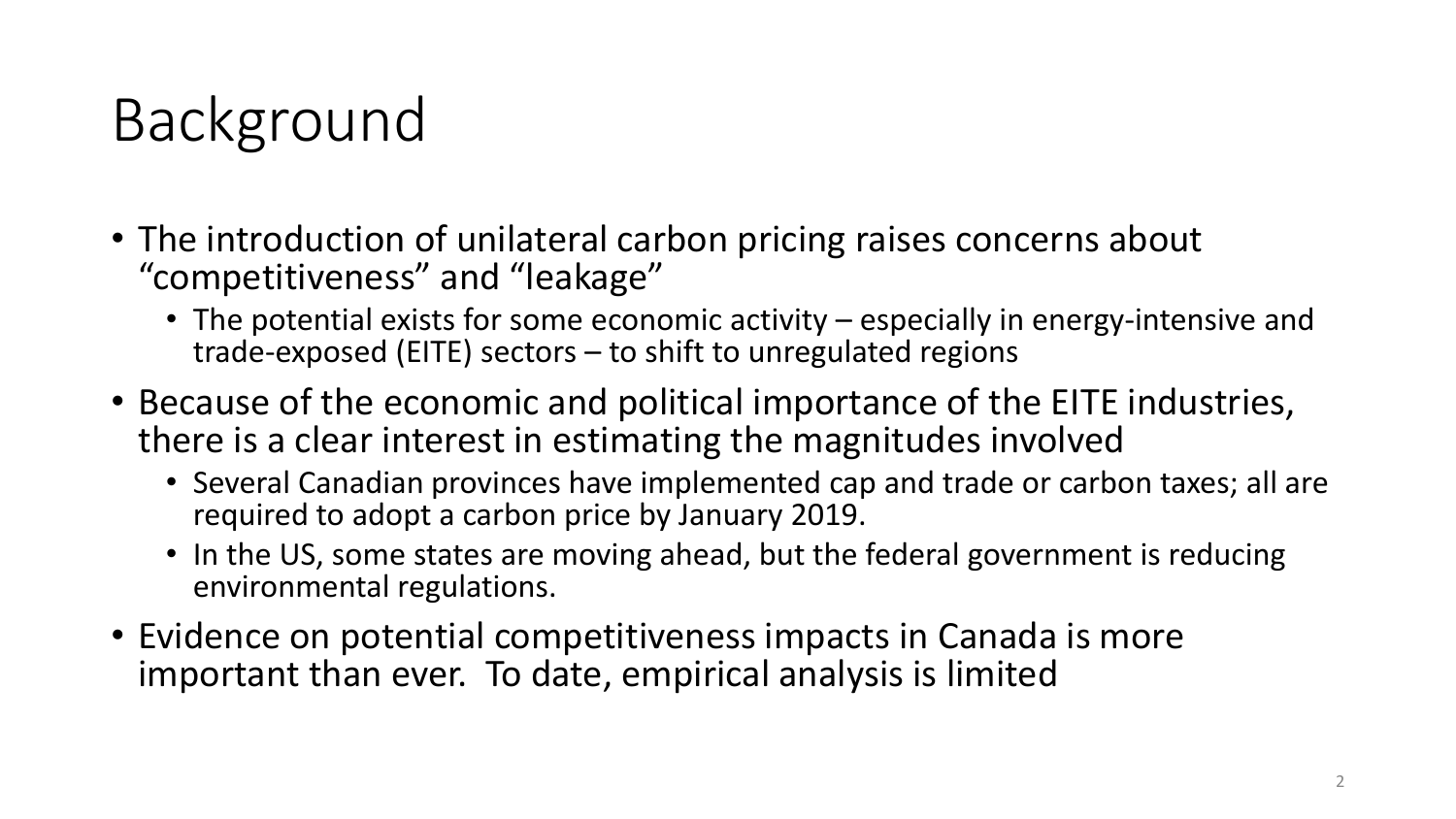## Manufacturing by NAICS Code



- 
- 
- **Petroleum and coal product manufacturing [324]** Chemical manufacturing [325]
- **Plastics and rubber products manufacturing [326]** Wood product manufacturing [321]
- Non-metallic mineral product manufacturing [327] **Primary metal manufacturing [331]** Primary metal manufacturing [331]
- **Fabricated metal product manufacturing [332]** Machinery manufacturing [333]
- 
- 
- 
- 
- Clothing manufacturing [315] Clothing manufacturing [316]
- **Paper manufacturing [322] Paper manufacturing [322] Printing and related support activities [323]** 
	-
	-
	-
	-
- Computer and electronic product manufacturing [334] **Electrical equipment, appliance and component manufacturing [335]**
- ETransportation equipment manufacturing [336] Furniture and related product manufacturing [337]

#### Miscellaneous manufacturing [339]  $\sim$  Source: CANSIM 304-0014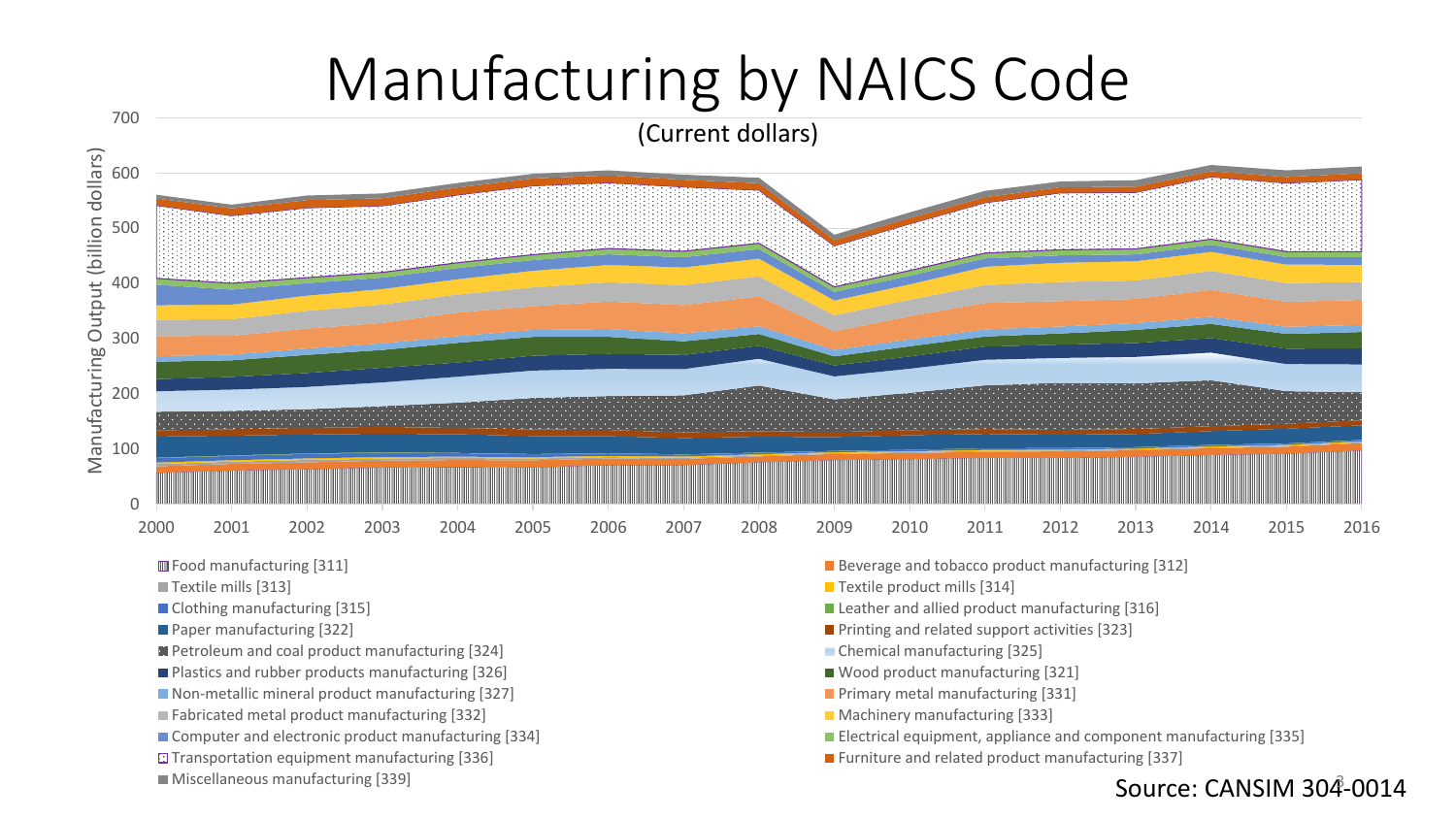## Manufacturing by Province

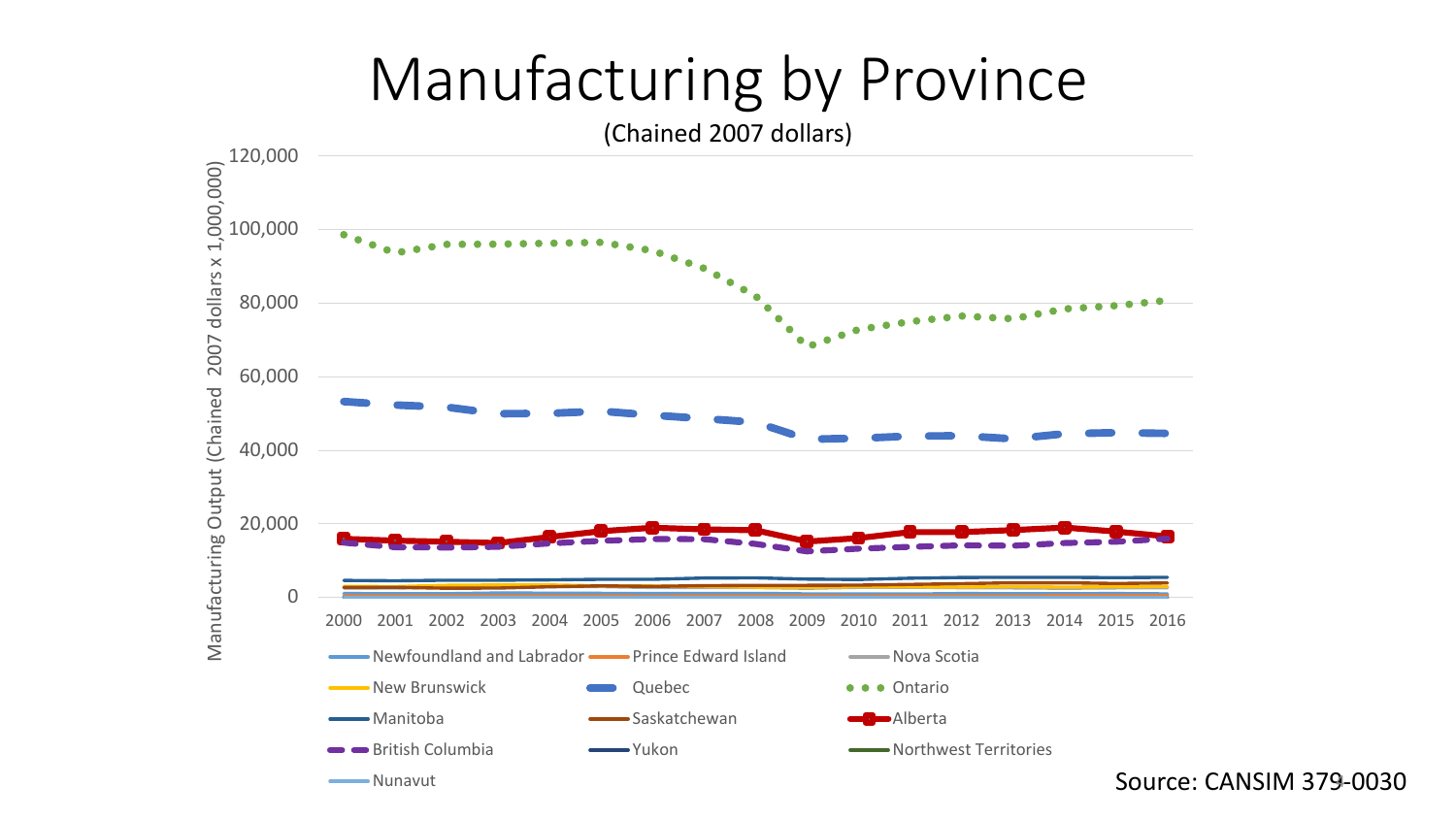## Related literature

- Several papers uses historical data on carbon taxes in British Columbia since 2008 to conduct ex post analysis of employment impacts in EITE industries
- Since all combustion sources are covered by the BC program, there is no natural within-province control group; thus all studies use other provinces as a control.
- Four studies, using different data sets and methods, find conflicting results for the impact of BC's carbon tax on employment.
- *Yamazaki (2017a) uses aggregate employment data by sector; compares employment before/after 2008; BC vs other provinces; across different energy intensive sectors.*
	- *Results: Shift in employment from EITE to other sectors with net job gain*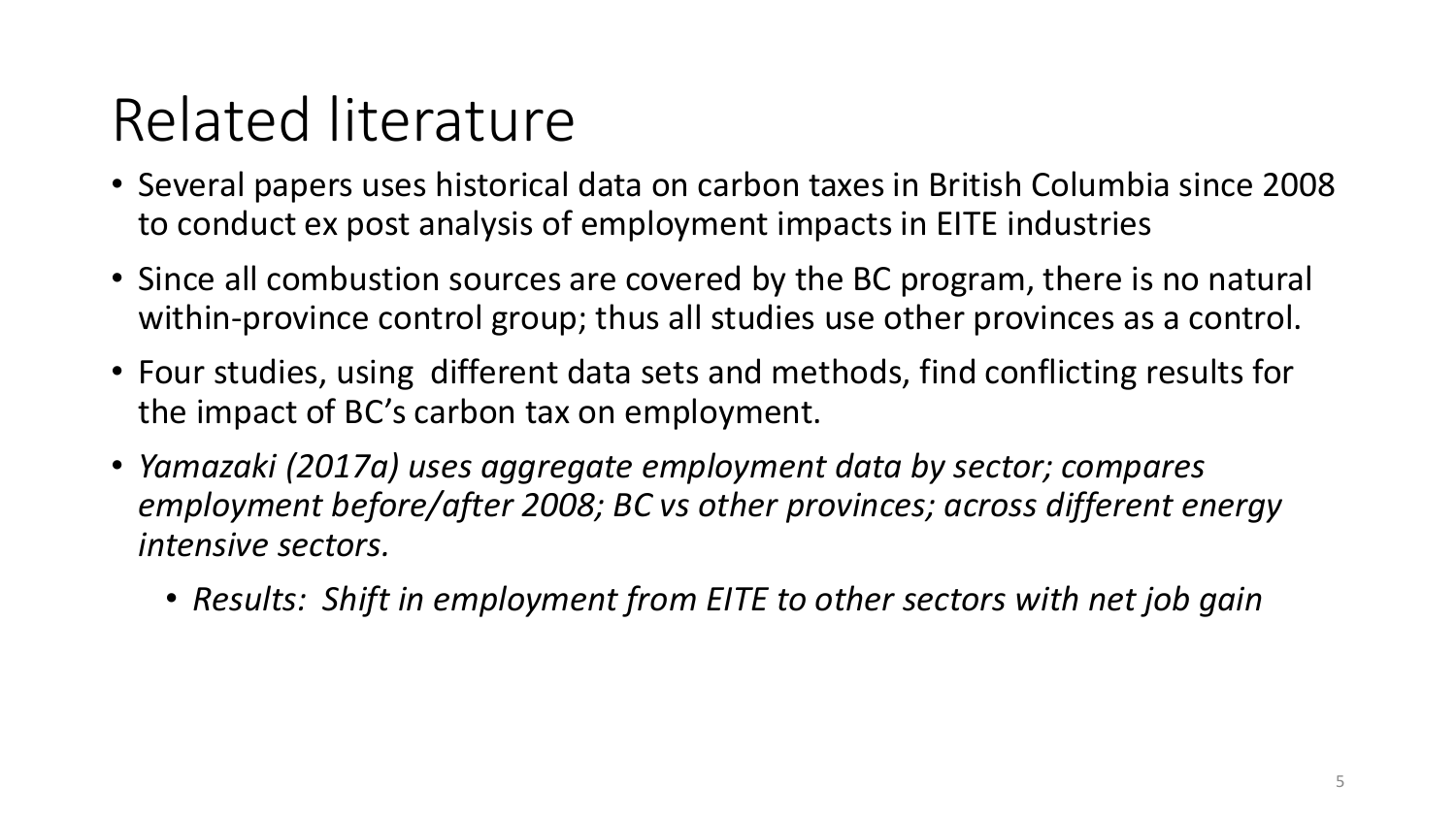## Literature, continued (1)

- *Yamazaki (2017b) uses manufacturing plant level data; also considers before/after 2008; control is matched plants out-of-province.*
	- *Results: reduced production line employment (but not non-production workers) in manufacturing sector*
- *Yip (2017) uses monthly labor force survey rather than plant-level data; also considers before/after 2008; control is matched plants out-of-province*
	- *Results: Increase in unemployment rates for less educated workers*
- *Azevedo et al. (2017) focuses on omitted variables in studies by Yamazaki and Yip; uses synthetic firm level control method*
	- *Results: BC carbon tax had little measurable impact on total employment; even in EITE sectors employment impacts too small to be accurately measured*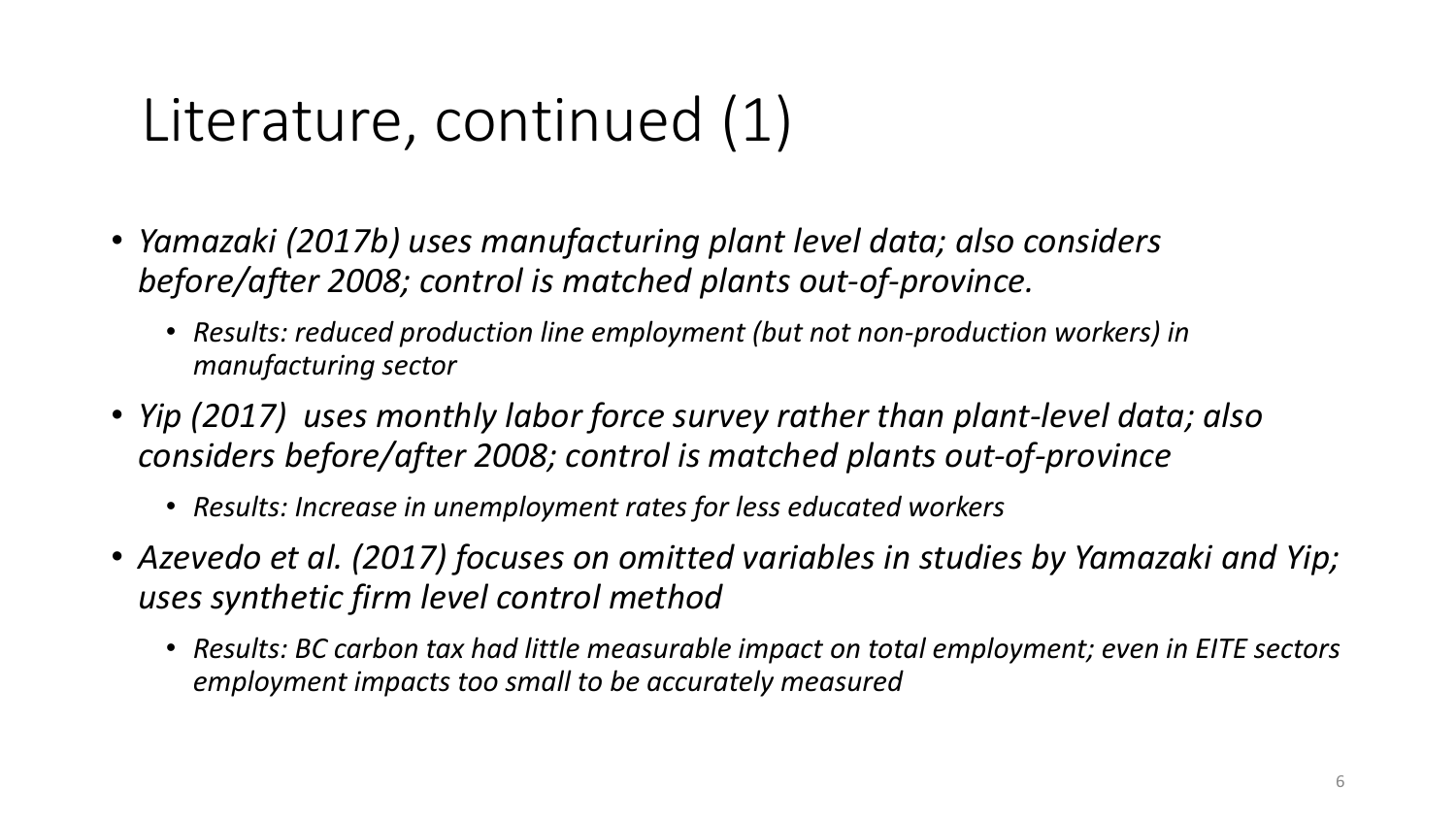## Literature cont'd (2)

- Several US papers use energy prices as a proxy for carbon prices:
	- Deschenes (2011) finds that a 1% increase in electricity prices reduces employment by 0.10 to 0.16%. (*state-level data*)
	- Kahn and Mansur (2013) that electricity prices drive location decisions of energyintensive plants. (*county-level data*)
	- Aldy and Pizer (2015) find that output of the most energy intensive industries in the US declines by 0.4% when energy prices increase by 1%. (*state-level data*)
	- Gray et al. (2016) find that a \$10/t CO2 carbon price in California would reduce output of most energy-intensive plants by 4-6 percent. (*plant-level data*)
	- Fowlie et al. (2016) find that a 10% increase in energy price in California would reduce output of energy intensive plants by 4-10 percent. (*plant-level data*)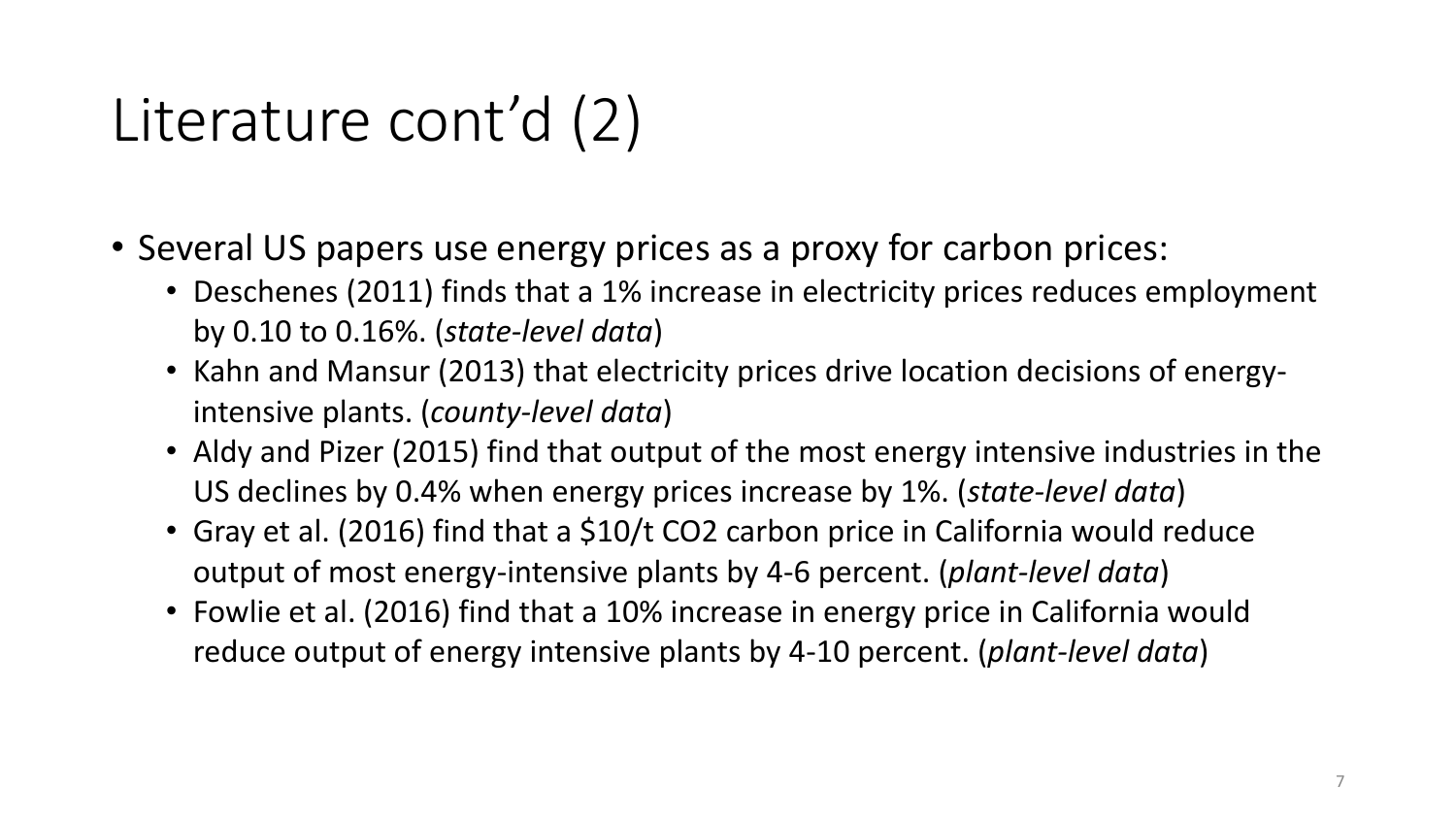## Approach in this study

- We are interested in how the introduction of carbon pricing in Canada is likely to affect manufacturing plant competiveness
- We use plant-level data and focus on how changes in energy prices affect plant outcomes
- We use historical energy price shocks to provide insight into the effect of carbon prices on plant outcomes
- Model is similar in spirit to Gray et al. (2016)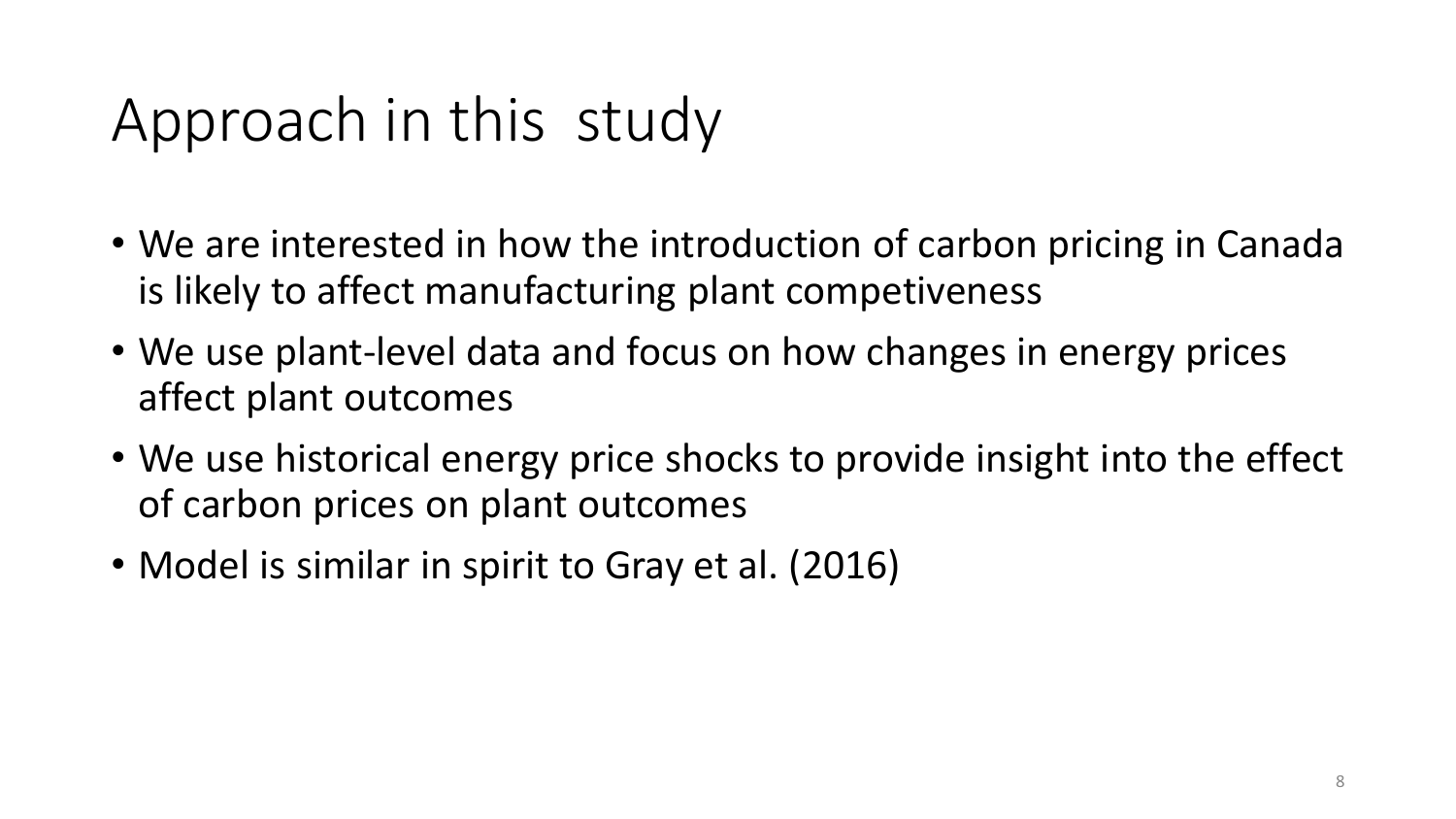## Empirical approach

- Plants compete with one another to sell output into regional product markets
- A plant's production or employment depends on the energy prices it faces as well as the energy prices its competitors face
- We expect a change in relative energy prices to have larger effects on energyintensive plants

$$
\ln(y) = \beta_1 s * \ln(p) + \beta_2 s * \ln(p_R)
$$

- $y =$  output, employment, exports
- $s =$  energy cost share
- $p =$  price of energy for home plant
- $p_R$  = price of energy for foreign plant
- $\beta_1$  = Output/empl/export elasticity with respect to energy price
- $\beta_2$  = Output/empl/export elasticity with respect to energy price of competing plants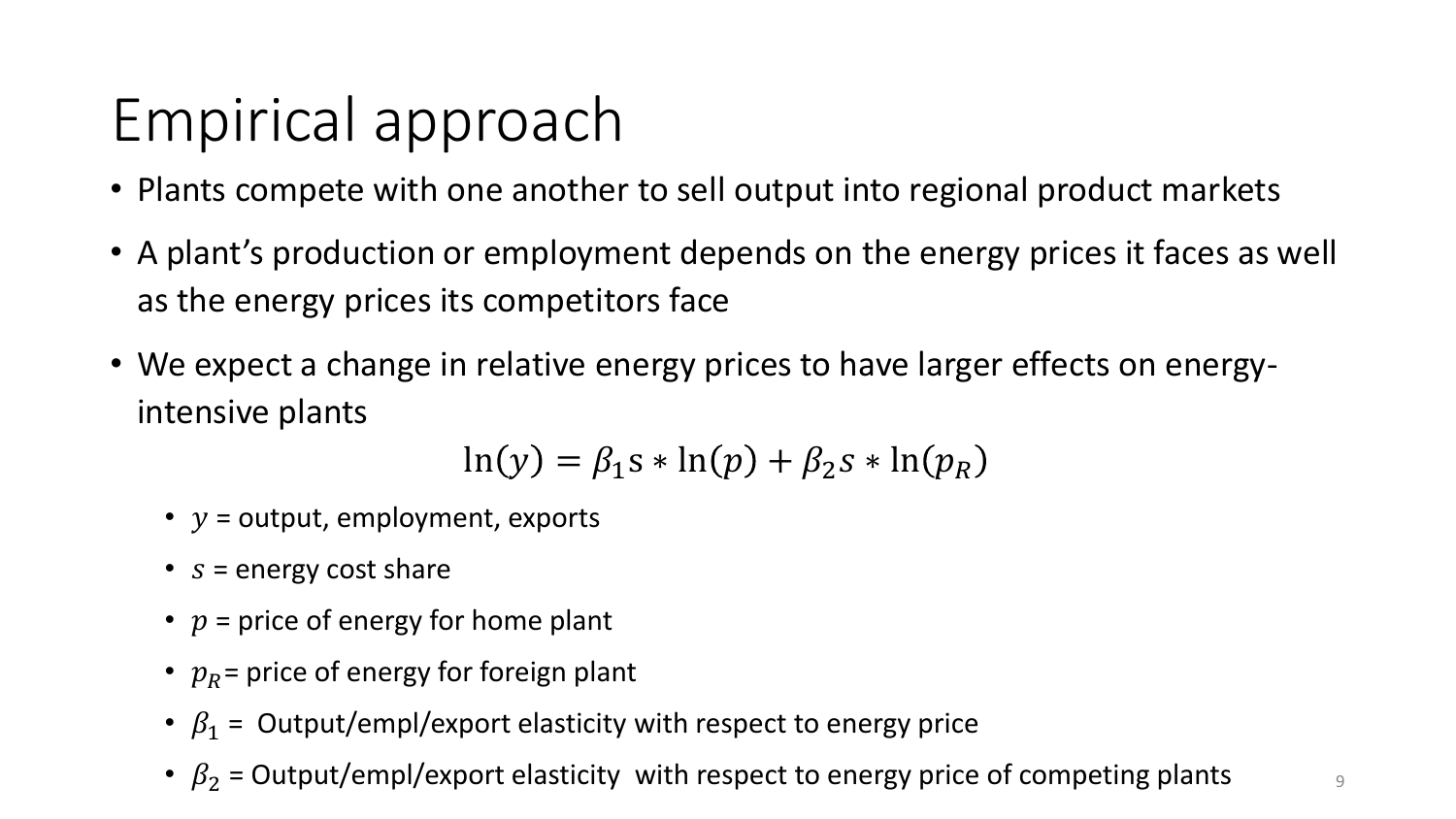# Empirical specification – Additional considerations

- Despite some guidance from theory about what variables should be important, there remains significant flexibility in specification for which little guidance is available:
- Contemporaneous or lagged energy prices?
	- Main estimation focuses on contemporaneous effects. We also look at one-year lags. Relatively short timeframe of data precludes looking at longer lags.
- Functional form (logs/levels/relative domestic/foreign)?
	- We try a number of specifications, but focus on the ones in which energy prices are in logs and additive.
- Weighting of observations?
	- Try both with and without weights.
- Outlying observations?
	- Use established routine (BACON) to remove outlying observations.
- Control variables and fixed effects?
	- Main specification uses 3-digit NAICS-by-year fixed effects as well as plant fixed effects (we also try with 5 digit by year fixed effects)
	- Include domestic wage rate and index of domestic demand as control variables.
	- Also try interacting energy prices/cost shares with trade intensity.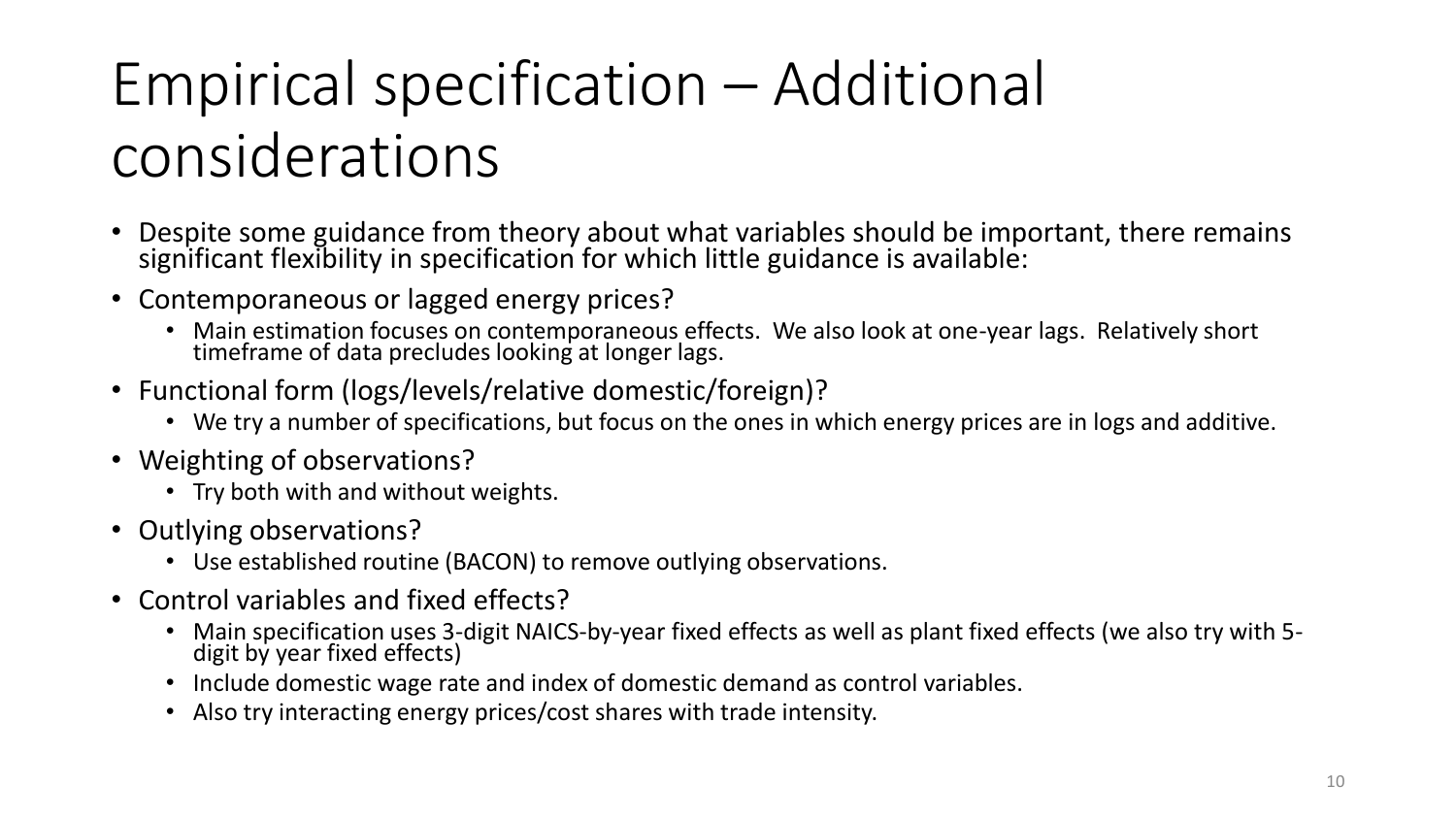### Data

- Confidential plant-level data from Statistics Canada Centre for Data and Economic Analysis (CDER)
	- Main data source is the Annual Survey of Manufacturers
	- Contains data on plant energy expenditures, employment, shipments, exports, etc.
	- Repeated observations of plants over time (panel data)
	- Roughly 270,000 plant-year observations from 55,000 plants over 9 years (2004-2012).
- Problems with the data
	- We have data on energy *expenditures*, but not data on energy consumption in physical units, and no data on plant-specific prices.
	- Data is survey-derived rather than administrative.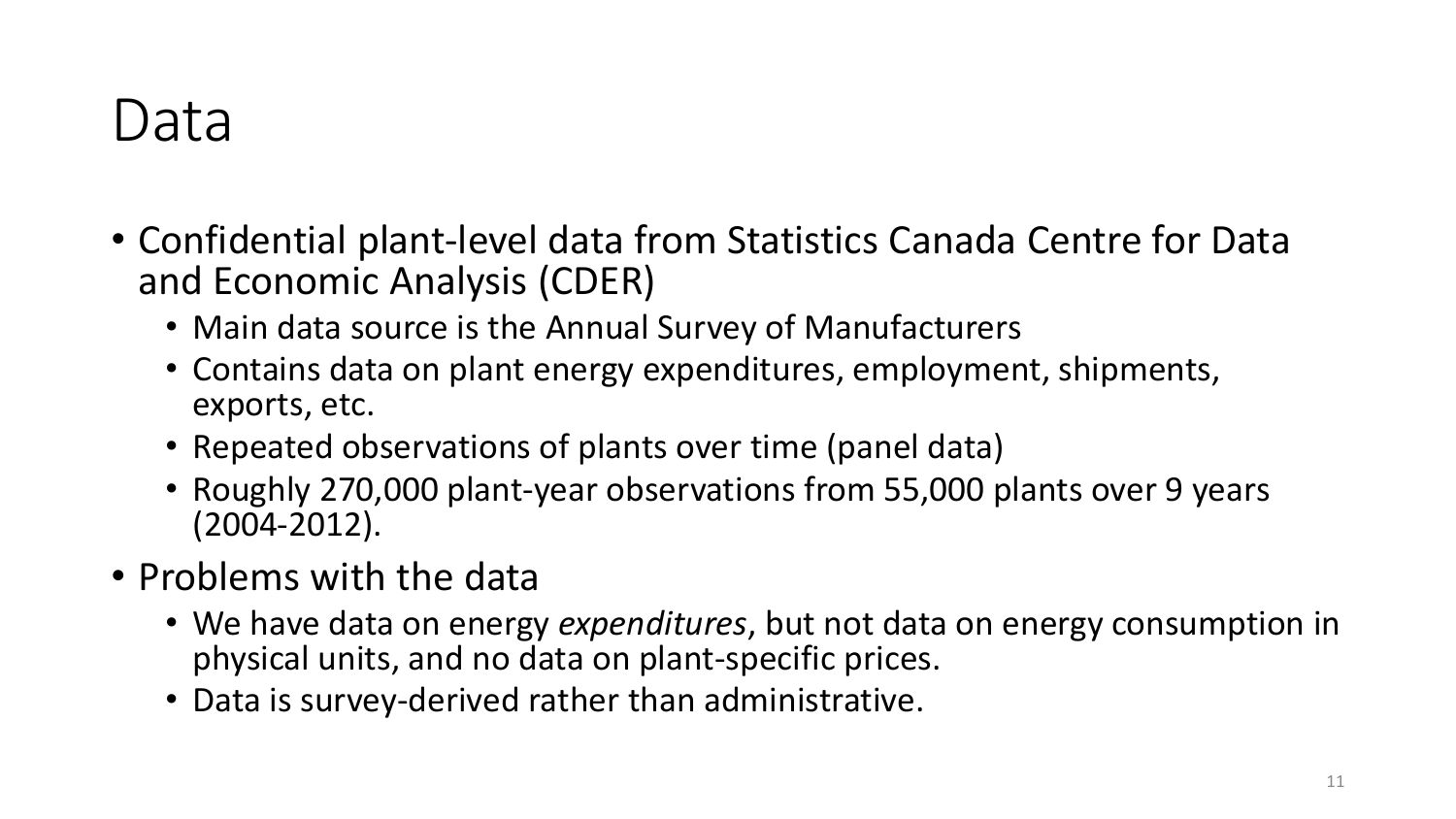### Variation in domestic energy prices

- We do not observe plant-level prices.
- We identify the effect of energy prices on competitiveness using within-province changes in energy prices.
- We focus on electricity, because different market regimes and generation decisions have led to divergent prices in Canada over the past decade. We use these for identification.

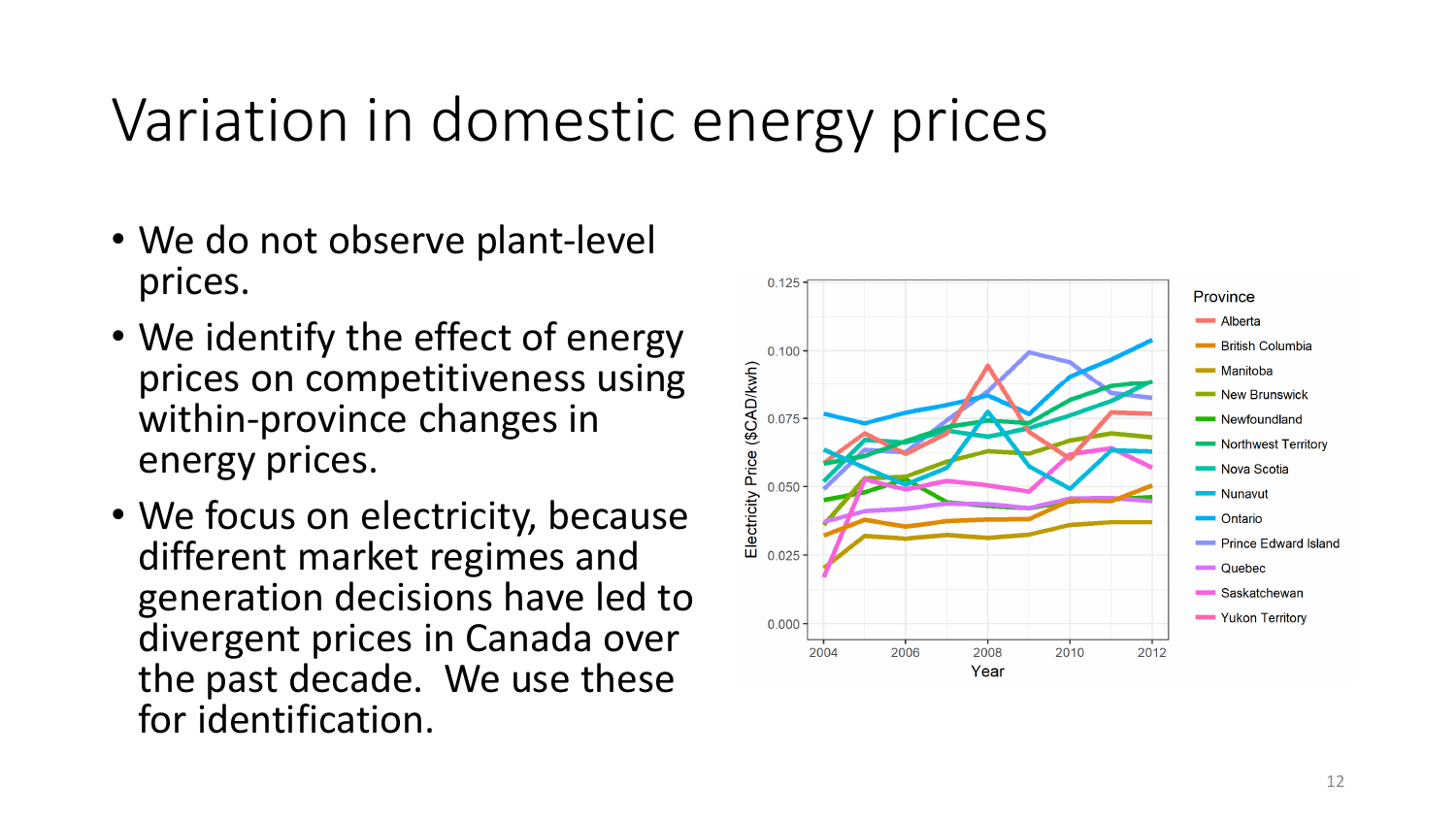## Foreign energy prices

- We calculate exposure to foreign energy prices by estimating tradeweighted energy prices unique to each sector/province
	- The majority of manufacturing trade in Canada is to the US.
	- We use the volume of trade between each province-state in each year by 6 digit NAICS sector to weight US energy prices.
	- This gives us a measure of the exposure of each plant to differential US-state prices.
	- We capture non-US trade in a more aggregate manner.
	- While the analysis continues, our preliminarily results do not find a significant impact of foreign prices on domestic output.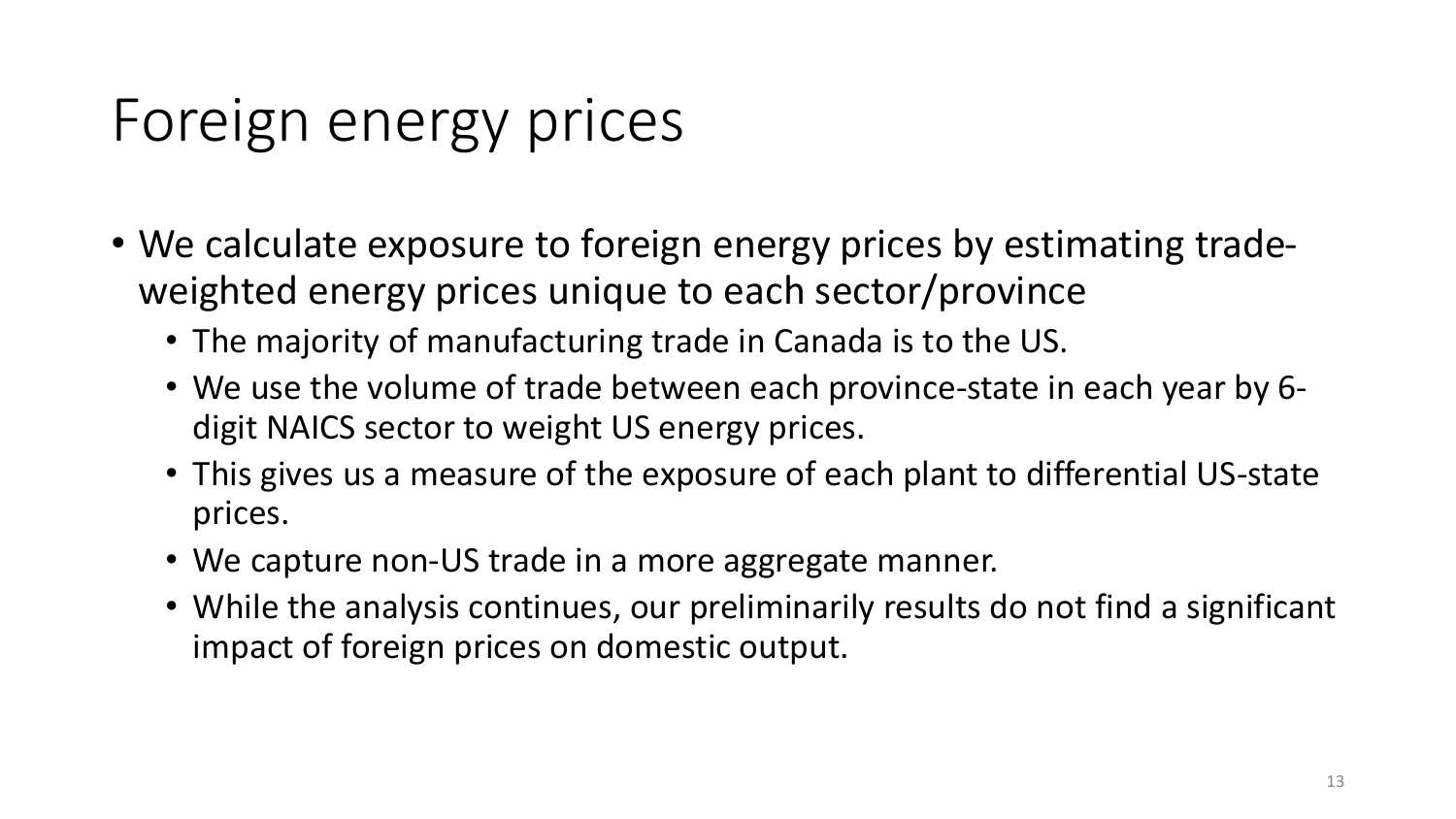# Preliminary results

Selected results for log(output)

|                                                        | (1)                 | (2)                 |
|--------------------------------------------------------|---------------------|---------------------|
| Log(Electricity price)                                 | 0.264<br>(0.0289)   |                     |
| Log(Electricity price) *<br>electricity cost share     | $-17.01$<br>(2.076) |                     |
| Lag Log(electricity price)                             |                     | 0.258<br>(0.0325)   |
| Lag Log(electricity price) *<br>electricity cost share |                     | $-14.48$<br>(2.195) |
| <b>Observations</b>                                    | 258,253             | 258,253             |
| R-squared                                              | 0.927               | 0.935               |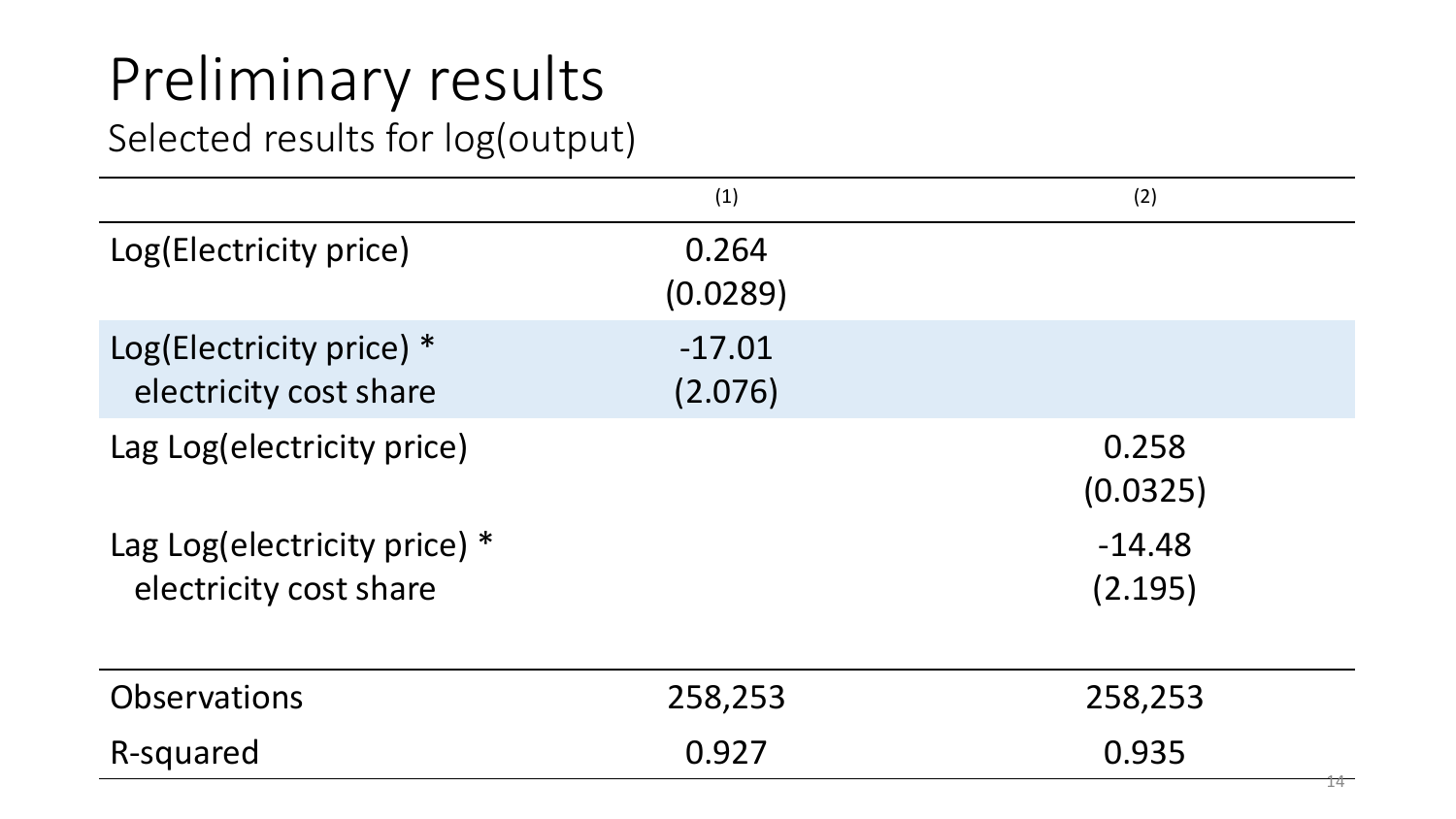## Preliminary results

|                                                            | Log(output)         | Log(exports)        | Log(employment)     |
|------------------------------------------------------------|---------------------|---------------------|---------------------|
| Log(Electricity<br>price)                                  | 0.264<br>(0.0289)   | 0.202<br>(0.169)    | 0.155<br>(0.0269)   |
| Log(Electricity<br>price) $*$<br>electricity cost<br>share | $-17.01$<br>(2.076) | $-24.09$<br>(8.705) | $-10.18$<br>(1.503) |
|                                                            |                     |                     |                     |
| <b>Observations</b>                                        | 258,253             | 187,557             | 256,904             |
| R-squared                                                  | 0.926               | 0.580               | 0.916               |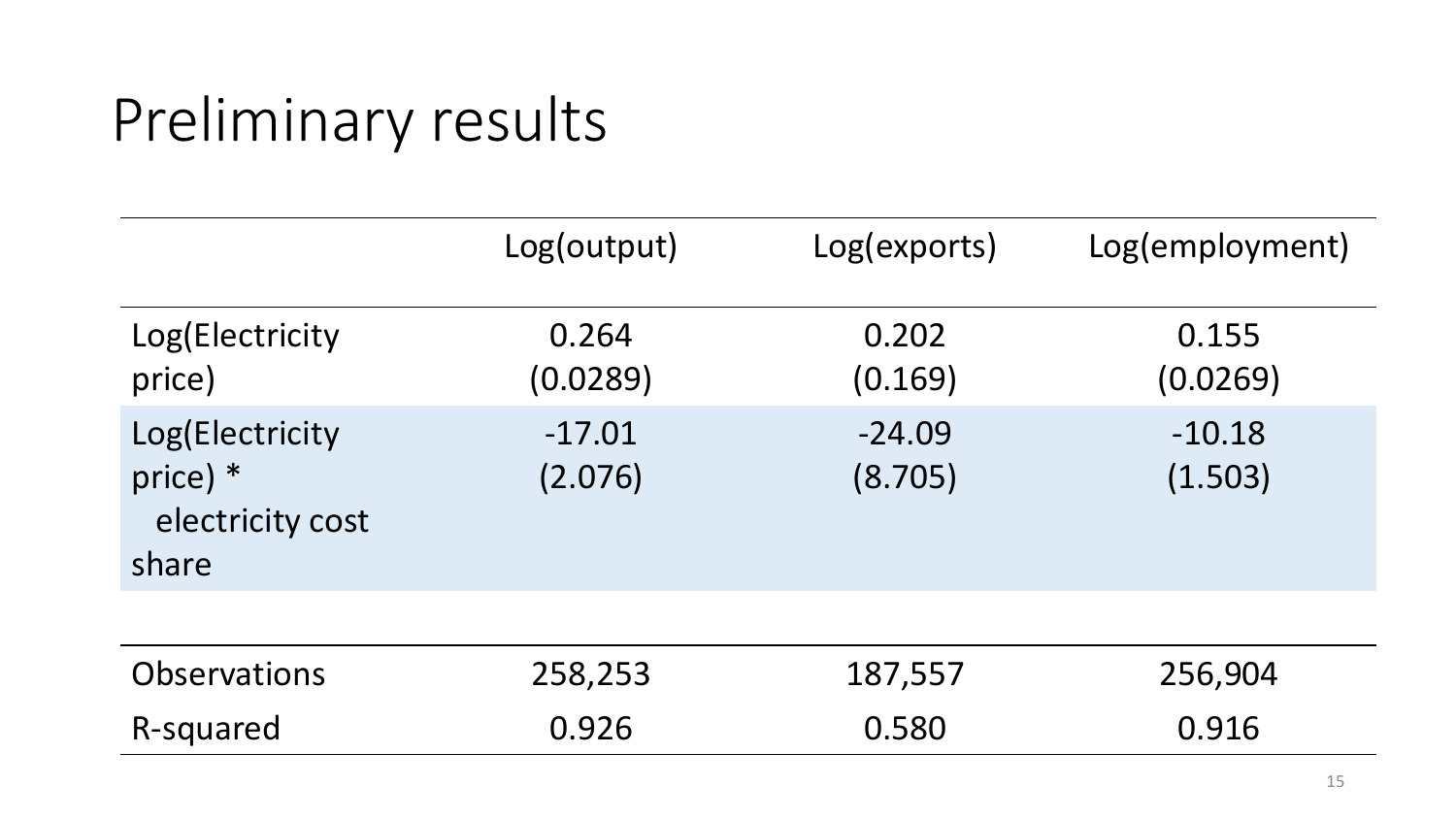#### Competiveness and electricity price

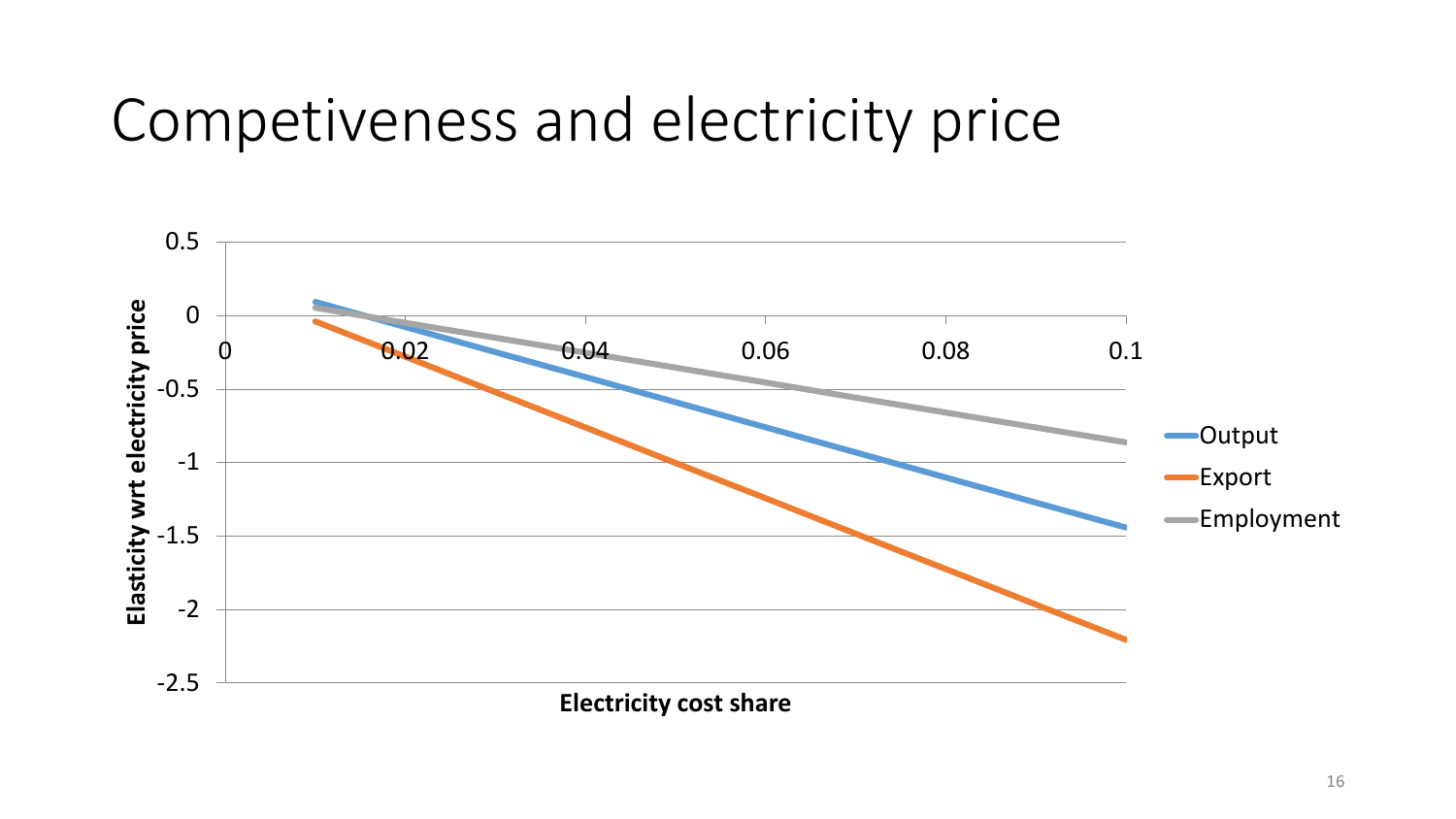### Comparison with existing literature

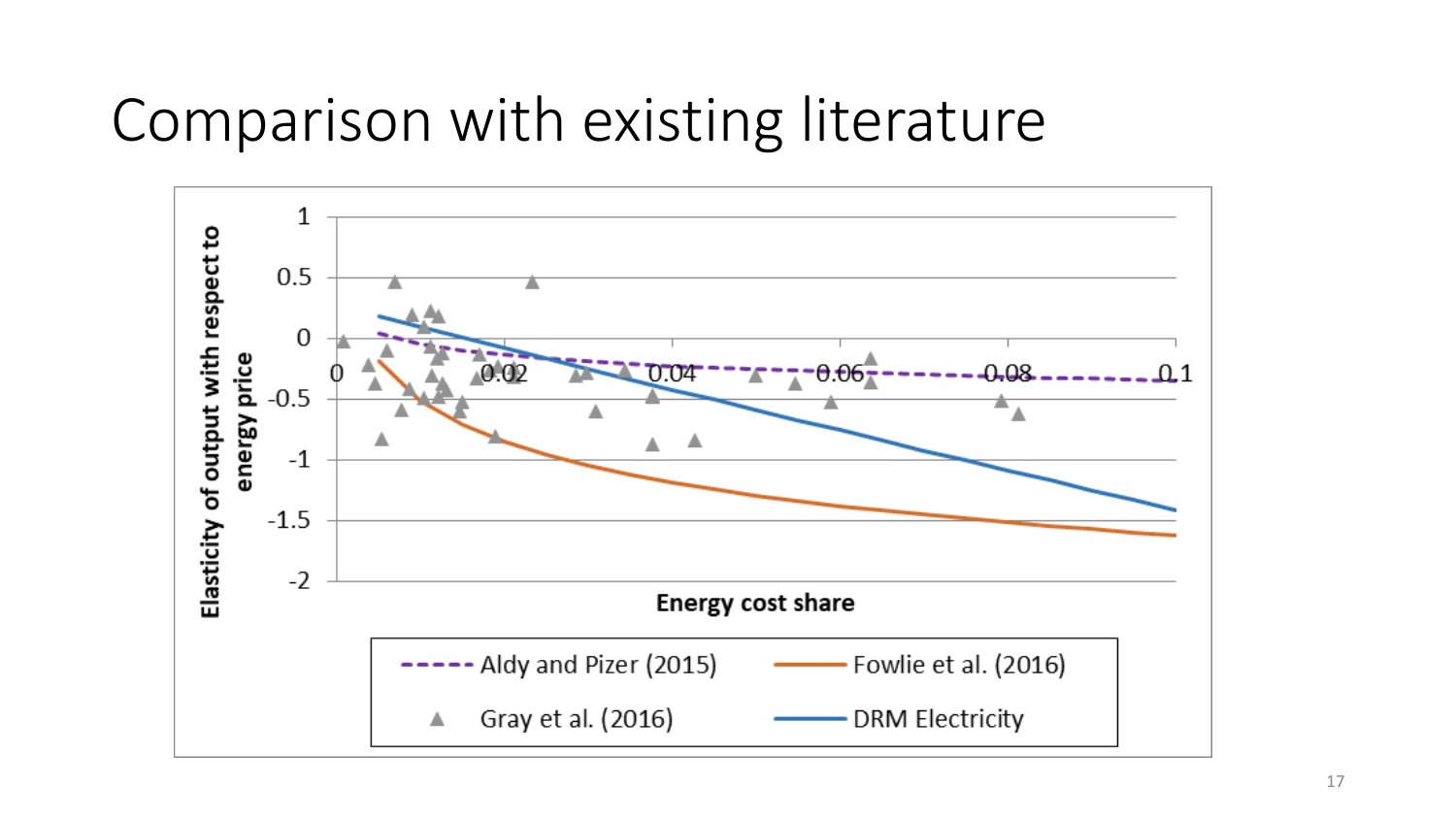## Conclusions and next steps

- Our preliminary results suggest that the most energy-intensive Canadian plants experience a decline in competitiveness when energy prices are high. While not necessarily statistically significant, these declines appear to be slightly smaller than estimated for US plants.
- Our next steps in the project are to:
	- Experiment more with foreign energy prices to understand whether domestic plants are affected by foreign policies
	- Explore the impacts of changes in other (non-electricity) energy prices
	- Simulate the impact of a carbon pricing scheme
	- Compare the magnitude of our results to industry compensation schemes that accompany carbon prices